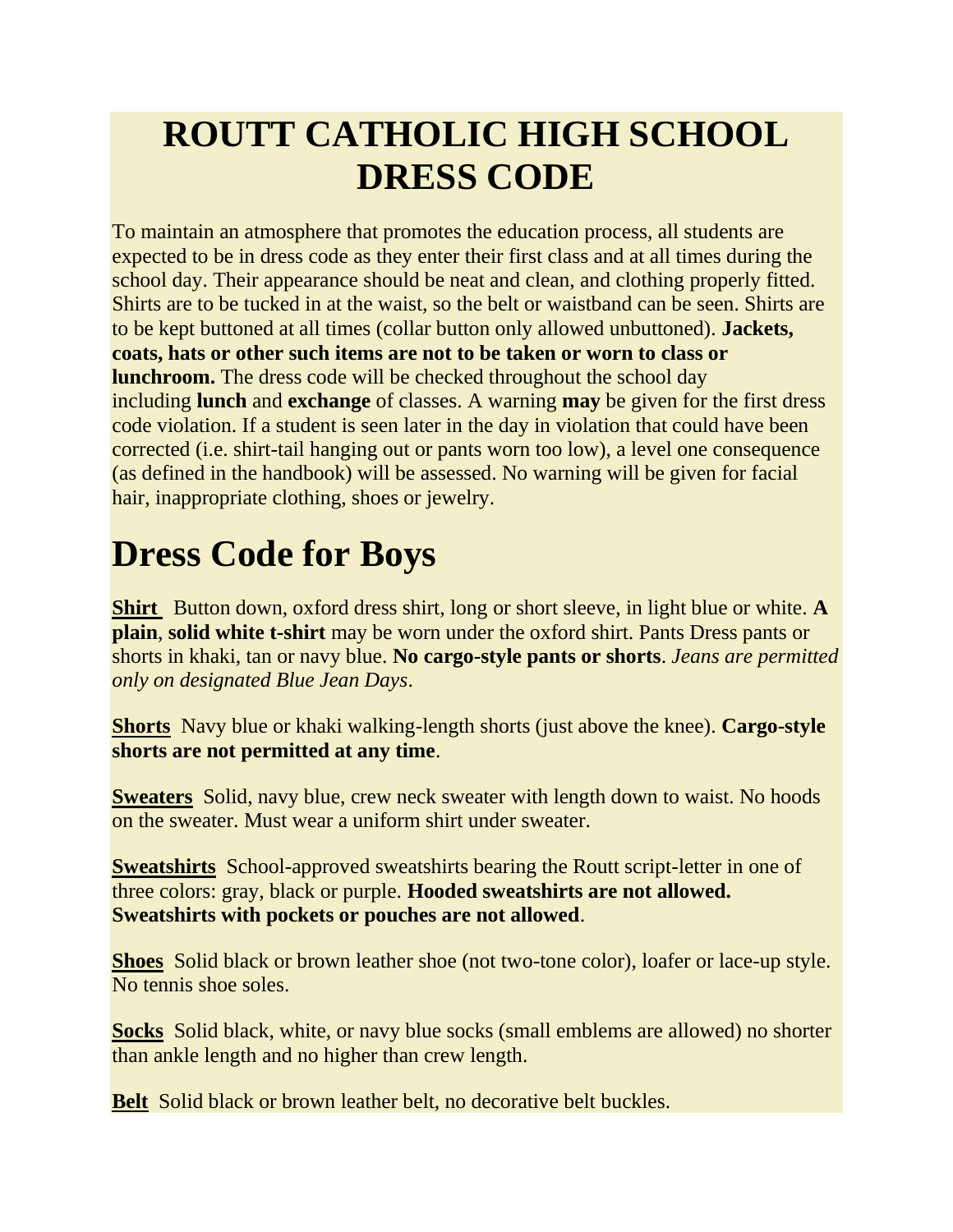**Hair** Hairstyles are considered part of the RCHS dress code. **No erratic hairstyle (punk, tailed, spiked, multi-colored, grooved, partially shaved, emblems, or stripes) will be allowed**. The student's natural hair color is preferred. If hair is dyed, the color must be selected from the spectrum of natural shades (blonde, brown, black, red/auburn). Hair is to be a conventional length, not to exceed the collar, and to be neatly trimmed, not over or tucked behind the ears. **The sides of the hair should not fall forward covering the student's cheeks. Kerchiefs, sweat bands, hats, etc., are not part of the RCHS dress code**.

**Facial Hair Beards, mustaches and long sideburns (beyond mid-ear) are not permitted**. Students are to be clean-shaven daily.

**Jewelry Earrings (even if covered), straps, medallions, cultic, gang, and excessive jewelry are prohibited. No visible tattoo or body piercing will be permitted**.

## **Dress Code for Girls**

**Shirt** Button down, oxford dress shirt, long or short sleeve, in light blue or white. **A plain, solid white t-shirt** may be worn under the oxford shirt.

**Pants** Dress pants, crops or shorts in khaki, tan or navy blue. No cargo-style pants. *Jeans are permitted only on designated Blue Jean Days*.

**Shorts** Walking-length shorts (just above the knee) in khaki, tan or navy blue. **No cargo-style shorts**.

**Sweaters** Solid, navy blue, crew neck sweater with length down to waist. No hoods on the sweater. Must wear a uniform shirt under sweater.

**Sweatshirts** School-approved sweatshirts bearing the Routt script-letter in one of three colors: gray, black or purple. **Hooded sweatshirts are not allowed. Sweatshirts with pockets or pouches are not allowed.**

**Shoes** Solid black or brown leather shoe (not two-tone color), loafer or lace-up style. No tennis shoe soles.

**Socks** Solid black, white or navy blue socks (small emblems are allowed) no shorter than ankle length and no higher than crew length.

**Belt** Solid black or brown leather belt, no decorative belt buckles.